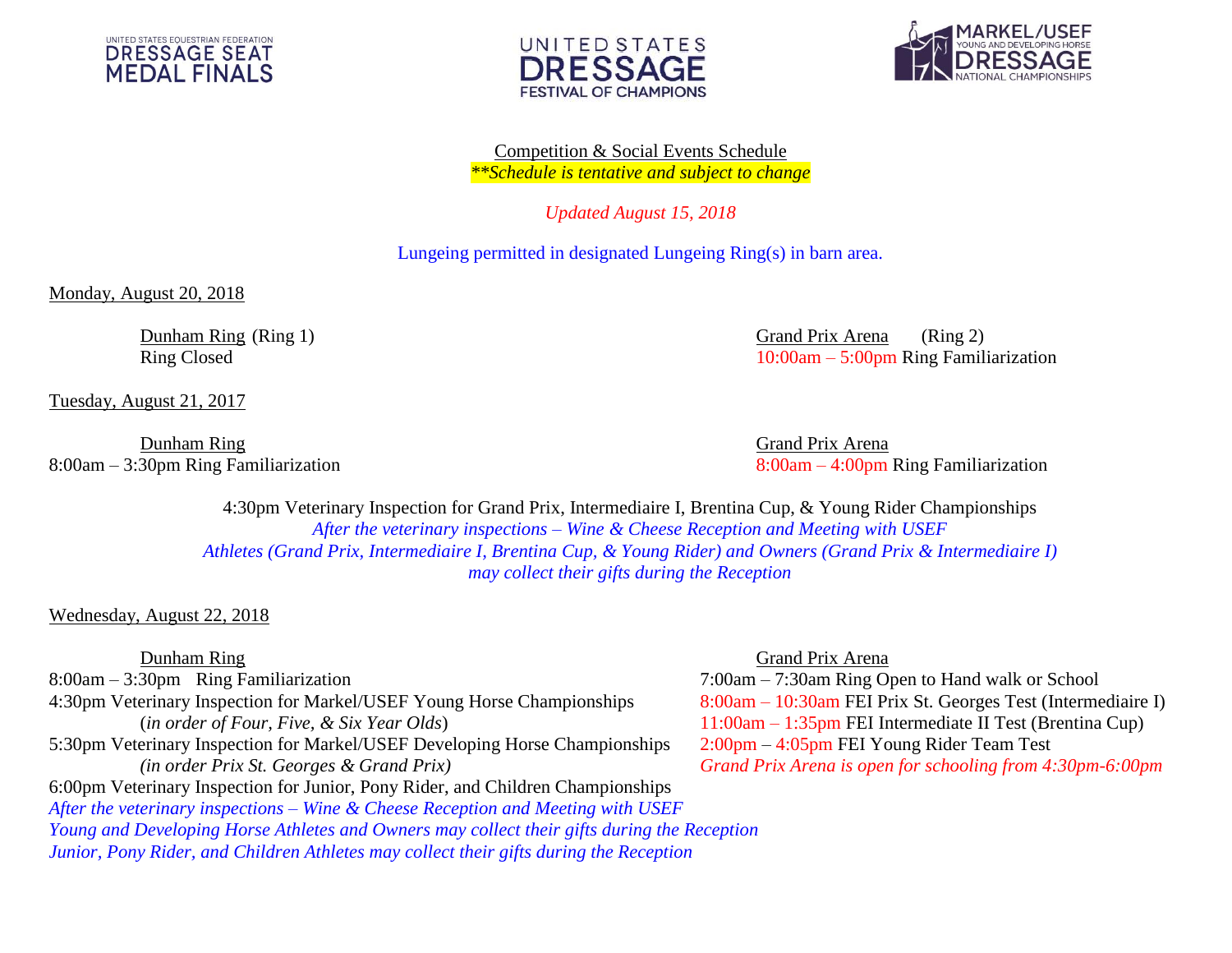# *\*\*Schedule is tentative and subject to change*

# Thursday, August 23, 2018

- *The Top 3 athletes from each class must report to the USEF Press Tent for a press conference immediately following each awards ceremony.*
- *Athletes/Horses should report to the warm-up arena 10 minutes prior to the listed ceremony time.*
- *Ribbon Ceremony takes place immediately following the class, top 6 participate.*

| Dunham Arena                                                         |                   | Grand Prix Arena                                        |
|----------------------------------------------------------------------|-------------------|---------------------------------------------------------|
| $7:00am - 7:30am$ Ring Open to Hand walk or School                   | $7:00am - 7:30am$ | Ring Open to Hand walk or School                        |
| 8:15am – 10:47am FEI Prix St. Georges Test (Developing PSG)          |                   | $8:00am - 10:05am$ FEI Grand Prix 16-25 Test            |
| $11:20$ am $-2:40$ pm USEF Four-Year-Old Test                        |                   | $10:35$ am $-12:39$ pm FEI Pony Team Test               |
| $3:10 \text{pm} - 5:55 \text{pm}$ FEI Five-Year-Old Preliminary Test |                   | $1:30 \text{pm} - 2:25 \text{pm}$ FEI Grand Prix Test   |
|                                                                      |                   | $2:45\text{pm} - 5:18\text{pm}$ FEI Intermediate I Test |

3:00pm ALL Youth Meeting with USEF Youth Coach George Williams & Assistant Youth Coach, Charlotte Bredahl *Dressage Seat Medal Riders may collect their gifts after the meeting* In front of Show Office

## Friday, August 24, 2018

- *Athletes/Horses should report to the warm-up arena 10 minutes prior to the listed ceremony time.*
- *All Ribbon Ceremonies takes place immediately following the class, top 6 participate.*
- *The Top 3 athletes from each class must report to the USEF Press Tent for a press conference immediately following each awards ceremony.*
- *Young Rider & Pony Rider – Overall division awards takes place immediately following the class, top 6 participate.*
- *Dressage Seat Medal Finals – Overall awards take place immediately following your class – all riders participate*

 7:00am – 7:30am Ring Open to Hand walk or School 7:00am – 7:30am Ring Open to Hand walk or School  $8:30$ am – 10:46am FEI Six-Year-Old Preliminary Test  $11:20$ am –  $2:18$ pm FEI Intermediate II Test (Dvlp GP)  $3:00 \text{pm} - 5:00 \text{pm}$  Dressage Seat Medal Finals 13 & Under

### Dunham Ring Grand Prix Arena

| $7:00am - 7:30am$                 | Ring Open to Hand walk or School            |
|-----------------------------------|---------------------------------------------|
| $8:00am - 10:04am$                | FEI Pony Individual Test                    |
|                                   | $10:35$ am $-12:37$ pm FEI Junior Team Test |
| $1:30 \text{pm} - 2:30 \text{pm}$ | FEI Grand Prix Special Test                 |
| $3:00 \text{pm} - 5:15 \text{pm}$ | FEI Young Rider Individual Test             |